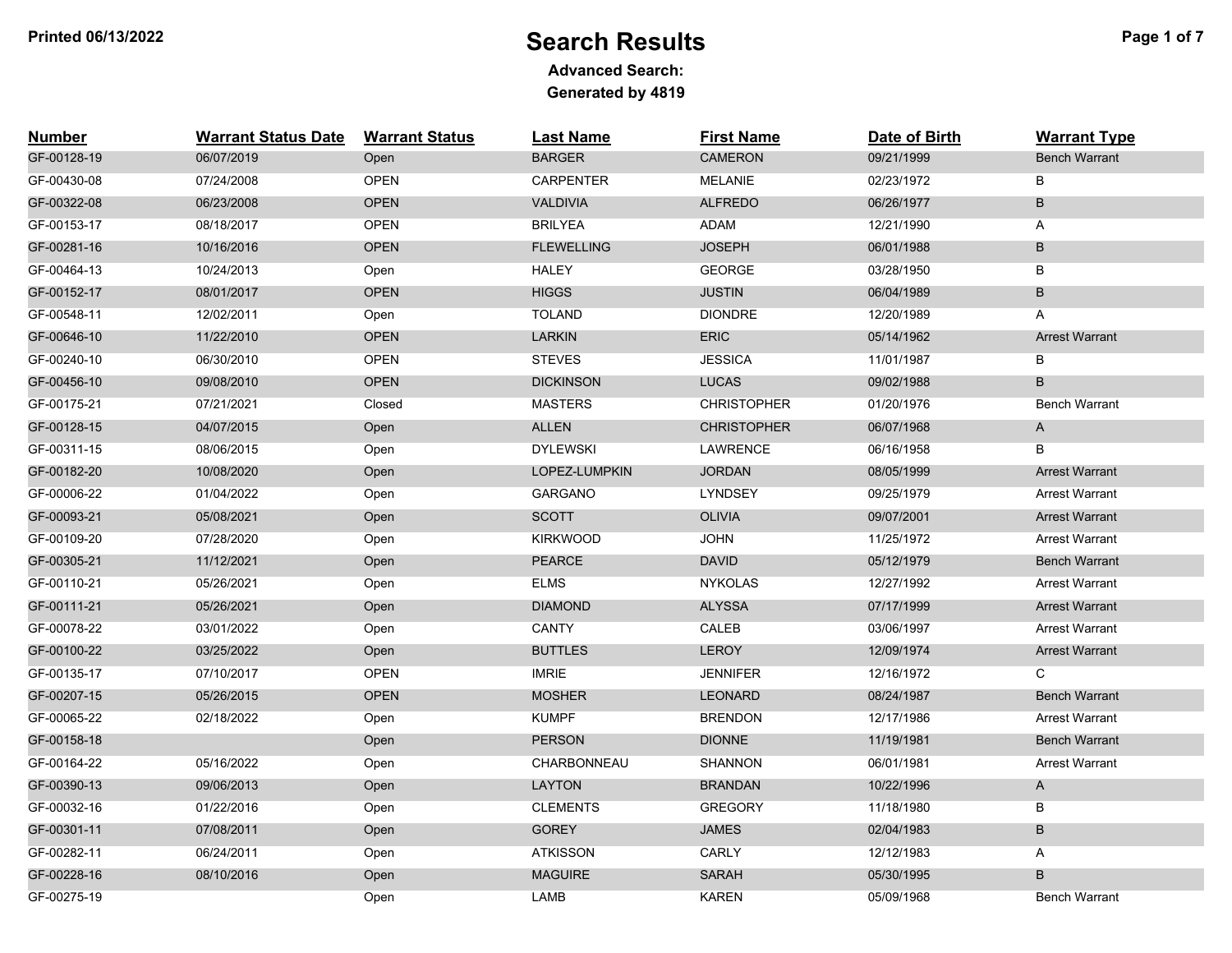## **Printed 06/13/2022** Proposed Page 2 of 7

| <b>Number</b> | <b>Warrant Status Date</b> | <b>Warrant Status</b> | <b>Last Name</b>    | <b>First Name</b>  | Date of Birth | <b>Warrant Type</b>   |
|---------------|----------------------------|-----------------------|---------------------|--------------------|---------------|-----------------------|
| GF-00128-20   | 08/19/2020                 | Open                  | LAMAY               | <b>MATTHEW</b>     | 01/05/1990    | <b>Arrest Warrant</b> |
| GF-00318-14   | 08/20/2014                 | Open                  | <b>WILLETTE</b>     | <b>COLIN</b>       | 01/28/1971    | Α                     |
| GF-00525-12   | 12/07/2012                 | Open                  | <b>KRUM</b>         | <b>MICHAEL</b>     | 08/24/1965    | $\mathsf{A}$          |
| GF-00480-13   | 11/01/2013                 | Open                  | <b>GOMEZ</b>        | <b>FRED</b>        | 01/30/1958    | A                     |
| GF-00071-19   | 04/11/2019                 | Open                  | <b>DEVOE</b>        | <b>JASON</b>       | 09/25/1981    | <b>Bench Warrant</b>  |
| GF-00024-22   | 01/20/2022                 | Open                  | <b>CUTLER</b>       | <b>EVAN</b>        | 07/21/1999    | <b>Bench Warrant</b>  |
| GF-00051-21   | 03/16/2021                 | Open                  | <b>LAUFER</b>       | <b>HEATHER</b>     | 01/14/1969    | <b>Arrest Warrant</b> |
| GF-00133-22   | 04/19/2022                 | Open                  | <b>BROWER</b>       | <b>MICHAEL</b>     | 07/04/1974    | <b>Bench Warrant</b>  |
| GF-00072-20   | 06/17/2020                 | Open                  | <b>BOZEMAN</b>      | <b>MARIO</b>       | 01/21/1982    | <b>Arrest Warrant</b> |
| GF-00369-10   | 07/20/2010                 | Open                  | <b>MARTINEZ</b>     | <b>FLOR</b>        | 09/22/1952    | A                     |
| GF-00164-19   | 07/31/2019                 | Open                  | <b>CALDWELL</b>     | <b>ANDREW</b>      | 05/12/1986    | <b>Bench Warrant</b>  |
| GF-00057-20   | 05/01/2020                 | Open                  | CALDWELL            | <b>ANDREW</b>      | 05/12/1986    | <b>Arrest Warrant</b> |
| GF-00179-20   | 10/05/2020                 | Open                  | <b>BURNS</b>        | <b>CHARLES</b>     | 04/26/1969    | <b>Bench Warrant</b>  |
| GF-00010-20   | 01/14/2020                 | Open                  | <b>LOVELESS</b>     | <b>JOEL</b>        | 11/18/1983    | <b>Bench Warrant</b>  |
| GF-00121-20   | 08/04/2020                 | Open                  | <b>GILLINGHAM</b>   | <b>PAUL</b>        | 03/02/1976    | <b>Arrest Warrant</b> |
| GF-00451-10   | 08/31/2010                 | Open                  | ADAMS-KACKO         | NATHANIEL          | 05/03/1987    | В                     |
| GF-00057-15   | 02/07/2015                 | Open                  | <b>COATES</b>       | <b>ROBERT</b>      | 07/24/1991    | B                     |
| GF-00180-19   | 08/14/2019                 | Open                  | <b>EGGLESTON</b>    | <b>FAITH</b>       | 08/13/1994    | <b>Arrest Warrant</b> |
| GF-00076-22   | 03/03/2022                 | Open                  | <b>MARSHALL</b>     | <b>LINDA</b>       | 01/16/1970    | <b>Arrest Warrant</b> |
| GF-00138-22   | 04/21/2022                 | Open                  | <b>CONNOR</b>       | <b>DILAN</b>       | 12/18/1992    | <b>Bench Warrant</b>  |
| GF-00150-22   | 04/26/2022                 | Open                  | <b>RIVERA-BROWN</b> | <b>JOSEPH</b>      | 11/05/2002    | <b>Bench Warrant</b>  |
| GF-00061-22   | 02/14/2022                 | Open                  | WEBB                | <b>DAYLE</b>       | 09/18/1990    | <b>Arrest Warrant</b> |
| GF-00072-22   | 02/24/2022                 | Open                  | <b>ROSARIO</b>      | <b>PEDRO</b>       | 03/14/2001    | <b>Bench Warrant</b>  |
| GF-00067-22   | 02/18/2022                 | Open                  | CARY                | <b>CHRISTOPHER</b> | 08/19/1988    | <b>Bench Warrant</b>  |
| GF-00126-21   |                            | Open                  | <b>PAEGLOW</b>      | <b>CHRISTOPHER</b> | 03/25/1989    | <b>Bench Warrant</b>  |
| GF-00125-21   | 06/10/2021                 | Open                  | <b>PAEGLOW</b>      | <b>CHRISTOPHER</b> | 03/25/1989    | <b>Bench Warrant</b>  |
| GF-00177-21   | 07/22/2021                 | Open                  | <b>COLLIER</b>      | <b>RICHARD</b>     | 08/14/1981    | <b>Bench Warrant</b>  |
| GF-00303-21   | 11/12/2021                 | Open                  | <b>BURTON</b>       | JULIA              | 11/27/1987    | <b>Bench Warrant</b>  |
| GF-00173-22   | 05/26/2022                 | Open                  | <b>FRYE</b>         | <b>ROBBIE</b>      | 11/11/1990    | <b>Arrest Warrant</b> |
| GF-00174-22   | 05/26/2022                 | Open                  | <b>RAWLINS</b>      | <b>JUSTIN</b>      | 02/27/1978    | Bench Warrant         |
| GF-00141-22   | 04/22/2022                 | Open                  | <b>SCHILL</b>       | <b>CHARLES</b>     | 02/10/1999    | <b>Arrest Warrant</b> |
| GF-00083-12   | 02/24/2012                 | Open                  | <b>DINGMAN</b>      | <b>JAMES</b>       | 07/21/1976    | Bench Warrant         |
| GF-00319-13   | 07/31/2013                 | Open                  | <b>BAILEY</b>       | <b>CORTNEY</b>     | 05/03/1983    | <b>Bench Warrant</b>  |
| GF-00084-13   | 02/26/2013                 | Open                  | <b>KABORE</b>       | <b>OUMAROU</b>     | 01/01/1975    | <b>Bench Warrant</b>  |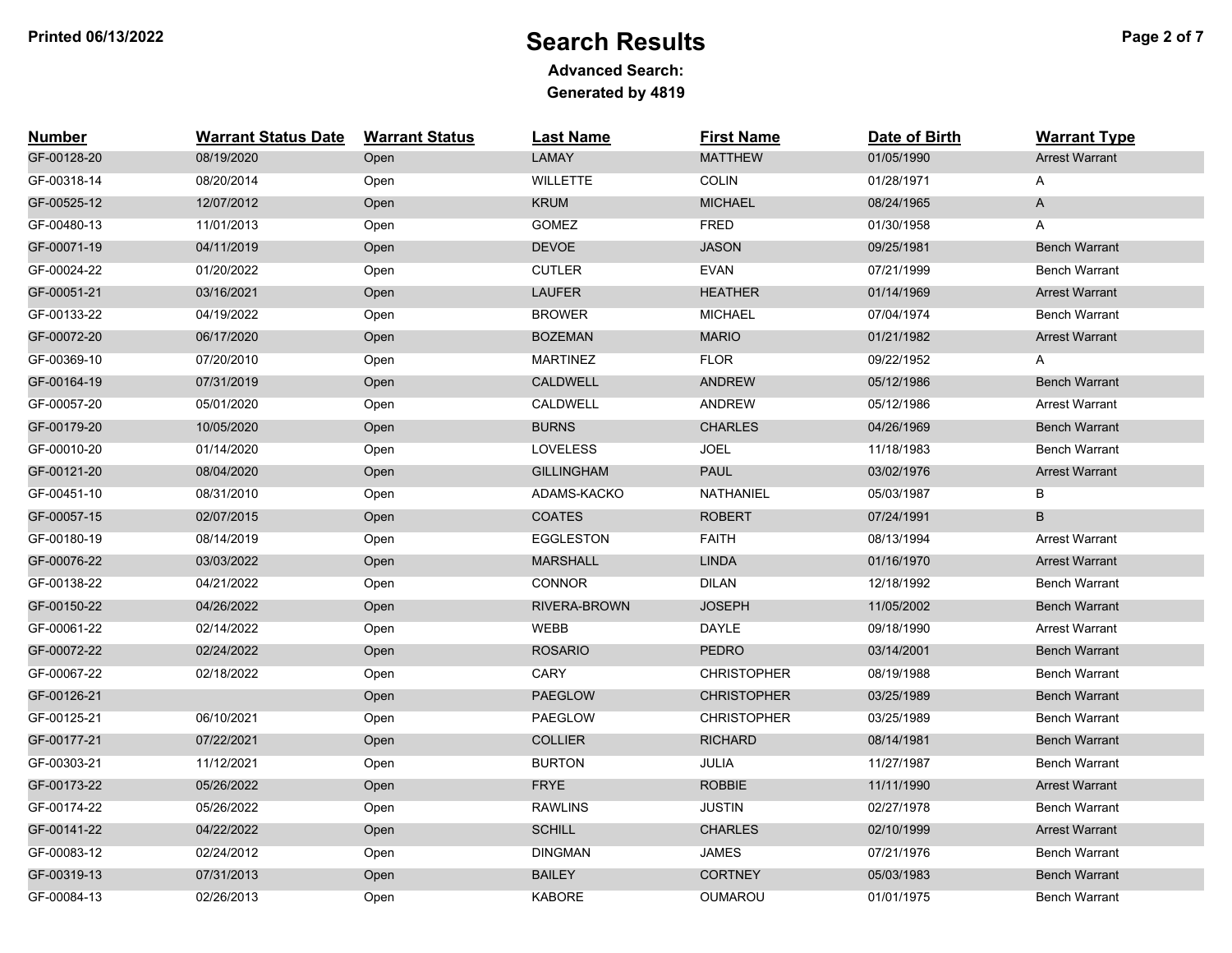# **Printed 06/13/2022** Proposed Page 3 of 7

| <b>Number</b> | <b>Warrant Status Date</b> | <b>Warrant Status</b> | <b>Last Name</b> | <b>First Name</b>  | Date of Birth | <b>Warrant Type</b>   |
|---------------|----------------------------|-----------------------|------------------|--------------------|---------------|-----------------------|
| GF-00241-19   | 10/23/2019                 | Open                  | <b>STAUNCHES</b> | <b>MARK</b>        | 11/16/1969    | <b>Bench Warrant</b>  |
| GF-00192-18   | 06/28/2018                 | Open                  | <b>HERR</b>      | <b>FREDERICK</b>   | 01/02/1963    | <b>Bench Warrant</b>  |
| GF-00071-22   | 02/23/2022                 | Open                  | <b>TORRA</b>     | <b>MARK</b>        | 02/16/1962    | <b>Arrest Warrant</b> |
| GF-00322-14   | 08/21/2014                 | Open                  | <b>MACKEY</b>    | <b>THOMAS</b>      | 09/24/1951    | <b>Bench Warrant</b>  |
| GF-00091-12   | 02/28/2012                 | Open                  | <b>FULLER</b>    | <b>GLENN</b>       | 07/09/1967    | B                     |
| GF-00074-17   | 04/06/2017                 | Open                  | <b>WOOD</b>      | <b>BRANDON</b>     | 09/28/1981    | $\sf B$               |
| GF-00012-18   | 04/13/2018                 | Open                  | <b>CLYMER</b>    | <b>BRADLEY</b>     | 07/30/1984    | <b>Arrest Warrant</b> |
| GF-00076-21   | 04/08/2021                 | Open                  | <b>WATERS</b>    | <b>BOBBY</b>       | 08/01/1986    | <b>Bench Warrant</b>  |
| GF-00201-21   | 08/17/2021                 | Open                  | DANIEL           | <b>NICHELLE</b>    | 11/23/1980    | <b>Arrest Warrant</b> |
| GF-00232-21   | 09/08/2021                 | Open                  | <b>NICHOLS</b>   | <b>JESSE</b>       | 01/02/1980    | <b>Bench Warrant</b>  |
| GF-00409-13   | 09/20/2013                 | Open                  | <b>PASSNO</b>    | <b>CHARLES</b>     | 06/17/1975    | A                     |
| GF-00010-18   | 01/05/2018                 | Open                  | <b>FERNANDEZ</b> | <b>GLORIA</b>      | 04/01/1972    | <b>Arrest Warrant</b> |
| GF-00273-19   | 11/27/2019                 | Open                  | <b>HOUCK</b>     | <b>ROBERT</b>      | 09/16/1998    | <b>Bench Warrant</b>  |
| GF-00252-16   | 09/08/2016                 | Open                  | LANE             | <b>JODY</b>        | 06/08/1974    | <b>Arrest Warrant</b> |
| GF-00145-17   | 07/20/2017                 | Open                  | <b>ANDERSEN</b>  | <b>ERIC</b>        | 10/17/1988    | <b>Bench Warrant</b>  |
| GF-00089-20   | 07/02/2020                 | Open                  | <b>ANDREWS</b>   | <b>NICOLE</b>      | 06/06/1991    | <b>Arrest Warrant</b> |
| GF-00275-21   | 10/20/2021                 | Open                  | <b>FYLIPEK</b>   | <b>JOSEPH</b>      | 07/07/1980    | <b>Arrest Warrant</b> |
| GF-00171-22   | 05/23/2022                 | Open                  | <b>CAPUTO</b>    | <b>CHARLES</b>     | 08/28/1989    | <b>Arrest Warrant</b> |
| GF-00457-11   | 10/17/2011                 | Open                  | <b>GONZALEZ</b>  | <b>RICKY</b>       | 03/22/1984    | <b>Arrest Warrant</b> |
| GF-00129-15   | 04/07/2015                 | Open                  | <b>ALLEN</b>     | <b>CHRISTOPHER</b> | 06/07/1968    | A                     |
| GF-00210-17   | 10/12/2017                 | Open                  | <b>WASHBURN</b>  | <b>ADAM</b>        | 09/16/1986    | <b>Arrest Warrant</b> |
| GF-00207-18   | 07/11/2018                 | Open                  | <b>STINNETT</b>  | <b>THOMAS</b>      | 05/14/1959    | <b>Arrest Warrant</b> |
| GF-00172-22   | 05/24/2022                 | Open                  | CHASE            | <b>HERBERT</b>     | 12/08/1970    | <b>Arrest Warrant</b> |
| GF-00214-20   | 11/13/2020                 | Open                  | <b>KUMPF</b>     | <b>BRENDON</b>     | 12/17/1986    | <b>Bench Warrant</b>  |
| GF-00166-21   | 07/14/2021                 | Open                  | <b>MCCOY</b>     | <b>CHRIS</b>       | 02/24/1965    | <b>Arrest Warrant</b> |
| GF-00261-21   | 10/07/2021                 | Open                  | <b>BARON</b>     | <b>HEIDI</b>       | 11/21/1991    | <b>Bench Warrant</b>  |
| GF-00238-16   | 08/25/2016                 | Open                  | <b>HOULE</b>     | <b>AMANDA</b>      | 06/07/1991    | <b>Bench Warrant</b>  |
| GF-00064-22   | 02/18/2022                 | Open                  | <b>KUMPF</b>     | <b>BRENDON</b>     | 12/17/1986    | <b>Arrest Warrant</b> |
| GF-00031-16   | 01/22/2016                 | Open                  | <b>CLEMENTS</b>  | <b>GREGORY</b>     | 11/18/1980    | B                     |
| GF-00063-15   | 02/10/2015                 | Open                  | <b>KOTTMAN</b>   | <b>MICHAEL</b>     | 05/15/1974    | В                     |
| GF-00165-19   | 07/31/2019                 | Open                  | CALDWELL         | ANDREW             | 05/12/1986    | <b>Bench Warrant</b>  |
| GF-00043-21   | 03/09/2021                 | Open                  | <b>RAY</b>       | <b>JOSEPH</b>      | 08/21/1963    | Arrest Warrant        |
| GF-00139-21   | 06/17/2021                 | Open                  | <b>WEBB</b>      | <b>DAYLE</b>       | 09/18/1990    | <b>Bench Warrant</b>  |
| GF-00206-21   | 08/19/2021                 | Open                  | <b>LANDON</b>    | <b>BOBBY</b>       | 12/01/1978    | <b>Bench Warrant</b>  |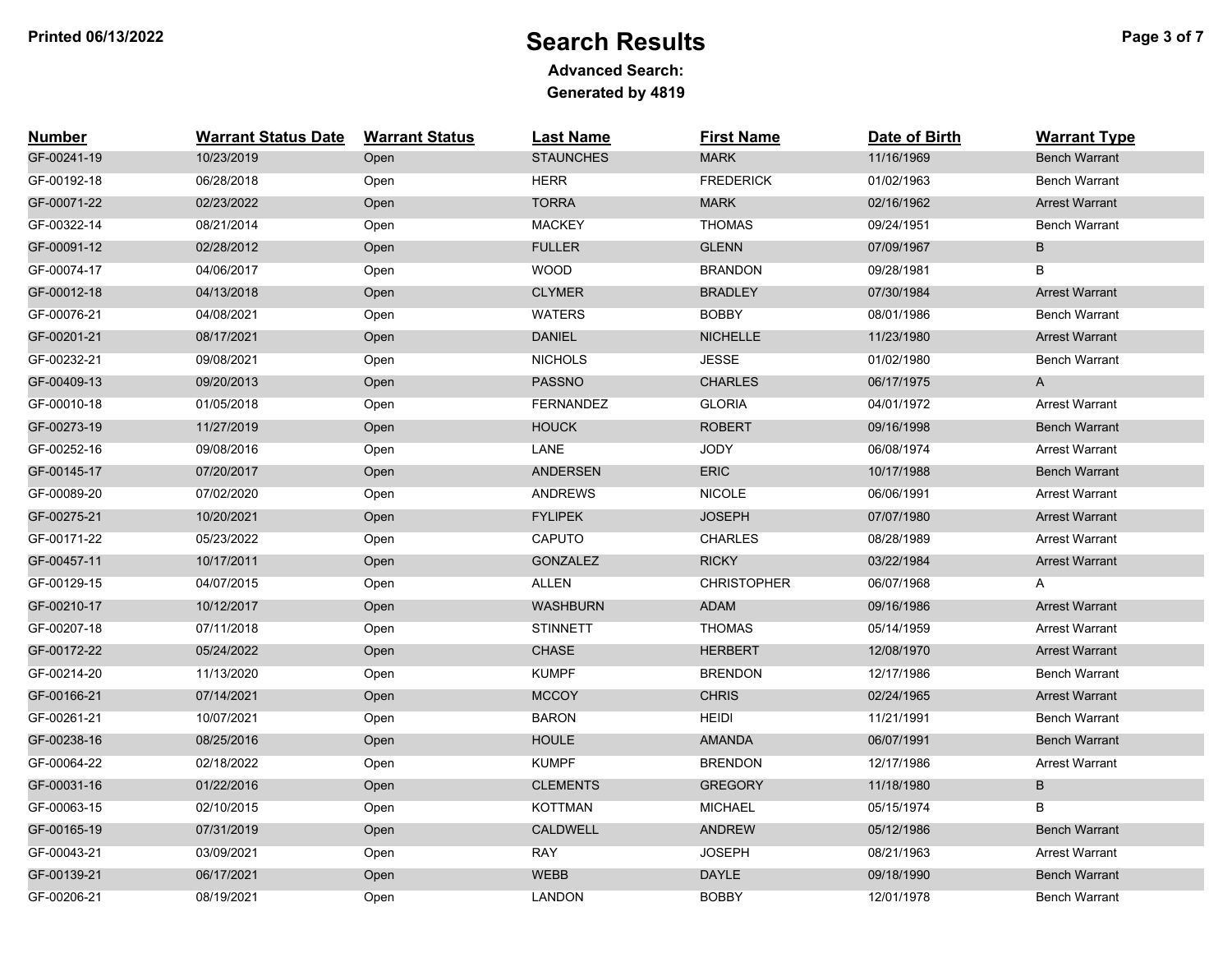# **Printed 06/13/2022** Proposed and the Search Results and the Page 4 of 7

| <b>Number</b> | <b>Warrant Status Date</b> | <b>Warrant Status</b> | <b>Last Name</b>  | <b>First Name</b> | Date of Birth | <b>Warrant Type</b>   |
|---------------|----------------------------|-----------------------|-------------------|-------------------|---------------|-----------------------|
| GF-00341-21   | 12/16/2021                 | Open                  | <b>SAUNDERS</b>   | <b>DAVID</b>      | 06/19/1961    | <b>Arrest Warrant</b> |
| GF-00025-22   | 01/20/2022                 | Open                  | <b>BONAFEDE</b>   | <b>TAYLOR</b>     | 05/25/1999    | <b>Arrest Warrant</b> |
| GF-00259-18   | 08/22/2018                 | Open                  | <b>MOORE</b>      | <b>IRA</b>        | 09/27/1979    | <b>Arrest Warrant</b> |
| GF-00331-18   | 10/27/2018                 | Open                  | <b>BUCHANAN</b>   | <b>BARRY</b>      | 06/02/1961    | <b>Bench Warrant</b>  |
| GF-00201-18   | 07/10/2018                 | Open                  | <b>MOORE</b>      | <b>IRA</b>        | 09/27/1979    | <b>Bench Warrant</b>  |
| GF-00110-17   | 05/26/2017                 | Open                  | <b>WASHINGTON</b> | <b>DAVON</b>      | 09/08/1987    | B                     |
| GF-00061-20   | 05/21/2020                 | Open                  | <b>PICKETT</b>    | <b>JESSE</b>      | 01/06/1993    | <b>Arrest Warrant</b> |
| GF-00192-19   | 08/23/2019                 | Open                  | <b>MILLINGTON</b> | <b>PATIENT</b>    | 03/08/1976    | Bench Warrant         |
| GF-00003-20   | 01/08/2020                 | Open                  | <b>FITZGERALD</b> | <b>ANTHONY</b>    | 05/16/1995    | <b>Bench Warrant</b>  |
| GF-00069-20   | 06/10/2020                 | Open                  | <b>PICKETT</b>    | <b>JESSE</b>      | 01/06/1993    | <b>Bench Warrant</b>  |
| GF-00298-21   | 11/11/2021                 | Open                  | <b>BLAIR</b>      | <b>STACY</b>      | 09/06/1988    | <b>Bench Warrant</b>  |
| GF-00320-21   | 11/25/2021                 | Open                  | <b>RIVERS</b>     | <b>AUTUMN</b>     | 10/18/1991    | <b>Bench Warrant</b>  |
| GF-00124-22   | 04/26/2022                 | Open                  | <b>MAFFETONE</b>  | <b>MICHELLE</b>   | 03/24/1985    | <b>Bench Warrant</b>  |
| GF-00169-22   | 05/18/2022                 | Open                  | <b>FINN</b>       | <b>SHAWN</b>      | 02/11/1987    | <b>Bench Warrant</b>  |
| GF-00228-11   | 06/02/2011                 | Open                  | <b>MIKEL</b>      | <b>JEREMY</b>     | 12/17/1981    | <b>Bench Warrant</b>  |
| GF-00225-13   | 06/11/2013                 | Open                  | <b>WILKINS</b>    | ANGIE             | 08/14/1984    | В                     |
| GF-00150-21   | 07/03/2021                 | Open                  | <b>MASON</b>      | <b>ILNUR</b>      | 09/21/1991    | <b>Bench Warrant</b>  |
| GF-00329-21   | 12/02/2021                 | Open                  | <b>FYLIPEK</b>    | <b>JOSEPH</b>     | 07/07/1980    | <b>Bench Warrant</b>  |
| GF-00060-22   | 02/14/2022                 | Open                  | <b>MASON</b>      | <b>ILNUR</b>      | 09/21/1991    | <b>Arrest Warrant</b> |
| GF-00027-22   | 01/20/2022                 | Open                  | <b>MONAHAN</b>    | <b>JODI</b>       | 03/19/1962    | <b>Arrest Warrant</b> |
| GF-00158-22   | 05/10/2022                 | Open                  | <b>CHAPMAN</b>    | <b>ASHLEIGH</b>   | 10/06/1991    | <b>Bench Warrant</b>  |
| GF-00162-22   | 05/12/2022                 | Open                  | COLON             | <b>WILFREDO</b>   | 06/10/1983    | <b>Arrest Warrant</b> |
| GF-00268-17   | 12/16/2017                 | Open                  | <b>ARRUDA</b>     | CREE              | 06/29/1992    | A                     |
| GF-00175-22   | 05/31/2022                 | Open                  | <b>TATSEY</b>     | <b>TASHA</b>      | 09/02/1983    | <b>Bench Warrant</b>  |
| GF-00043-22   | 02/01/2022                 | Open                  | <b>TATSEY</b>     | <b>BRITTANEY</b>  | 03/01/1993    | <b>Bench Warrant</b>  |
| GF-00046-22   | 02/01/2022                 | Open                  | <b>DAVIS</b>      | <b>TIERAL</b>     | 06/25/1983    | <b>Arrest Warrant</b> |
| GF-00177-22   | 06/02/2022                 | Open                  | <b>MAXWELL</b>    | <b>CHERRY</b>     | 10/18/1987    | <b>Bench Warrant</b>  |
| GF-00282-13   | 07/15/2013                 | Open                  | <b>SHERMAN</b>    | <b>JAMES</b>      | 04/04/1979    | <b>Arrest Warrant</b> |
| GF-00399-12   | 09/21/2012                 | Open                  | <b>MAHOLICK</b>   | <b>STEPHEN</b>    | 11/05/1957    | <b>Arrest Warrant</b> |
| GF-00235-12   | 06/11/2012                 | Open                  | SOINI             | <b>ROBERT</b>     | 03/09/1961    | <b>Arrest Warrant</b> |
| GF-00150-06   | 03/13/2006                 | Open                  | <b>SMITH</b>      | <b>CHARLES</b>    | 01/11/1959    | <b>Bench Warrant</b>  |
| GF-00043-19   | 03/01/2019                 | Open                  | <b>FACHINI</b>    | <b>TARAH</b>      | 05/17/1994    | <b>Bench Warrant</b>  |
| GF-00106-19   | 05/16/2019                 | Open                  | <b>CARPENTER</b>  | <b>JOSEPH</b>     | 04/26/1988    | <b>Bench Warrant</b>  |
| GF-00182-16   | 06/21/2016                 | Open                  | <b>SPENCER</b>    | ARIEL             | 10/15/1981    | В                     |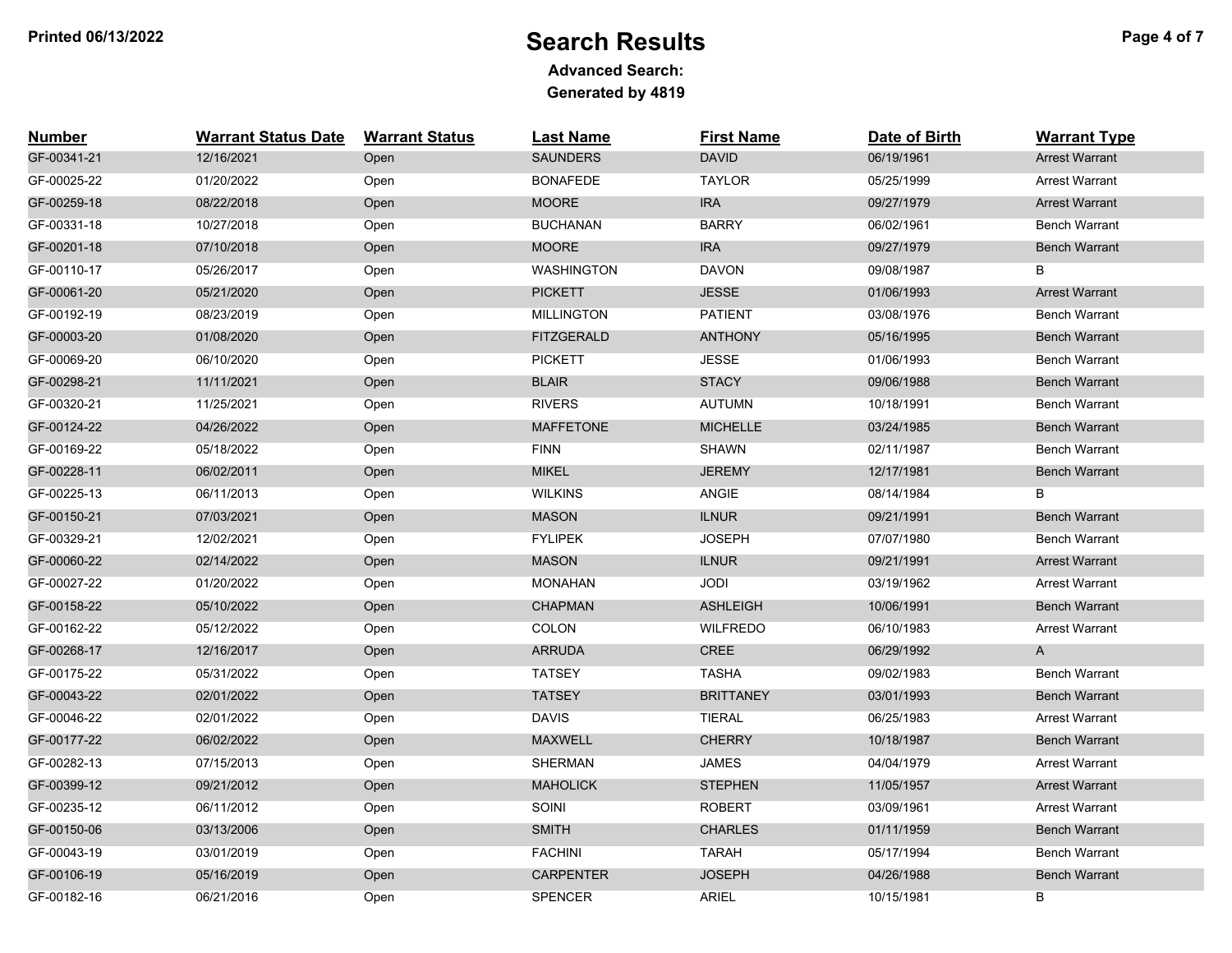# **Printed 06/13/2022** Provided Page 5 of 7

| <b>Number</b> | <b>Warrant Status Date</b> | <b>Warrant Status</b> | <b>Last Name</b>  | <b>First Name</b>  | Date of Birth | <b>Warrant Type</b>       |
|---------------|----------------------------|-----------------------|-------------------|--------------------|---------------|---------------------------|
| GF-00170-19   | 08/06/2019                 | Open                  | <b>WATSON</b>     | <b>CHRISTOPHER</b> | 09/17/1984    | <b>Arrest Warrant</b>     |
| GF-00334-15   | 08/21/2015                 | Open                  | <b>DOPWELL</b>    | <b>KASEEM</b>      | 09/04/1989    | B                         |
| GF-00358-13   | 08/20/2013                 | Open                  | <b>SCHILLING</b>  | <b>CHRISTOPHER</b> | 05/11/1971    | $\boldsymbol{\mathsf{A}}$ |
| GF-00260-18   | 08/24/2018                 | Open                  | <b>ROLL</b>       | <b>SHERI</b>       | 04/23/1967    | Arrest Warrant            |
| GF-00124-18   | 05/14/2018                 | Open                  | <b>AMALFITANO</b> | <b>CHRISTINE</b>   | 01/31/1985    | <b>Bench Warrant</b>      |
| GF-00279-21   | 10/27/2021                 | Open                  | <b>FYLIPEK</b>    | <b>JOSEPH</b>      | 07/07/1980    | <b>Arrest Warrant</b>     |
| GF-00085-21   | 04/27/2021                 | Open                  | <b>DEMARCO</b>    | <b>ALENA</b>       | 08/04/1998    | <b>Bench Warrant</b>      |
| GF-00159-22   | 05/10/2022                 | Open                  | <b>CHAPMAN</b>    | <b>ASHLEIGH</b>    | 10/06/1991    | <b>Bench Warrant</b>      |
| GF-00185-22   | 06/07/2022                 | Open                  | <b>FINN</b>       | <b>SHAWN</b>       | 02/11/1987    | <b>Bench Warrant</b>      |
| GF-00186-22   | 06/07/2022                 | Open                  | <b>FINN</b>       | <b>SHAWN</b>       | 02/11/1987    | <b>Bench Warrant</b>      |
| GF-00010-22   |                            | Open                  | <b>RODRIGUES</b>  | <b>AUSTIN</b>      | 09/10/1998    | <b>Arrest Warrant</b>     |
| GF-00052-22   | 02/04/2022                 | Open                  | <b>CORNELL</b>    | <b>GRANT</b>       | 03/07/1982    | <b>Arrest Warrant</b>     |
| GF-00184-22   | 06/07/2022                 | Open                  | <b>BROWN</b>      | <b>ROBERT</b>      | 04/14/1990    | <b>Bench Warrant</b>      |
| GF-00034-20   | 02/26/2020                 | Open                  | <b>BRENNAN</b>    | <b>AUSTIN</b>      | 04/15/1997    | Bench Warrant             |
| GF-00244-19   | 10/25/2019                 | Open                  | <b>MCINTYRE</b>   | <b>SCOTT</b>       | 08/22/1977    | <b>Bench Warrant</b>      |
| GF-00276-19   | 12/04/2019                 | Open                  | <b>CLEMENTS</b>   | <b>VEDANTA</b>     | 07/24/2001    | <b>Bench Warrant</b>      |
| GF-00295-21   | 11/08/2021                 | Open                  | <b>GALLIPO</b>    | <b>BRENTON</b>     | 03/18/1994    | <b>Bench Warrant</b>      |
| GF-00095-22   | 03/16/2022                 | Open                  | <b>DAY</b>        | <b>JACK</b>        | 02/13/2001    | <b>Bench Warrant</b>      |
| GF-00252-19   | 10/31/2019                 | Open                  | LEFEBVRE          | <b>SCOTT</b>       | 04/03/1991    | <b>Bench Warrant</b>      |
| GF-00182-22   | 06/03/2022                 | Open                  | <b>DUNLAVEY</b>   | <b>ASHLEY</b>      | 09/27/1993    | Bench Warrant             |
| GF-00116-22   | 04/09/2022                 | Open                  | <b>JOYE</b>       | <b>NAKIE</b>       | 02/08/1980    | <b>Bench Warrant</b>      |
| GF-00166-22   | 05/17/2022                 | Open                  | <b>MANCUSO</b>    | <b>JOHN</b>        | 09/22/1990    | <b>Arrest Warrant</b>     |
| GF-00136-21   | 06/15/2021                 | Open                  | <b>MILLER</b>     | <b>GEORGE</b>      | 08/28/1976    | <b>Arrest Warrant</b>     |
| GF-00179-22   | 06/02/2022                 | Open                  | <b>GIBBS</b>      | <b>BROCK</b>       | 08/03/1983    | <b>Bench Warrant</b>      |
| GF-00058-22   | 02/10/2022                 | Open                  | <b>LEWIS</b>      | <b>MICHAEL</b>     | 04/23/1980    | <b>Arrest Warrant</b>     |
| GF-00183-22   | 06/03/2022                 | Open                  | <b>ALGUIRE</b>    | <b>AUSTIN</b>      | 01/16/1999    | <b>Criminal Summons</b>   |
| GF-00385-07   | 07/13/2007                 | Open                  | <b>THOMPSON</b>   | <b>HEATHER</b>     | 07/09/1988    | B                         |
| GF-00080-04   | 02/03/2004                 | Open                  | VANAERNEM         | <b>STEVEN</b>      | 12/31/1969    | B                         |
| GF-00469-13   | 10/30/2013                 | Open                  | <b>SAFIE</b>      | <b>DARCY</b>       | 06/20/1983    | <b>Arrest Warrant</b>     |
| GF-00356-18   | 11/21/2018                 | Open                  | <b>ARRUDA</b>     | CREE               | 06/29/1992    | <b>Bench Warrant</b>      |
| GF-00215-20   | 11/13/2020                 | Open                  | <b>KUMPF</b>      | <b>BRENDON</b>     | 12/17/1986    | <b>Bench Warrant</b>      |
| GF-00189-22   | 06/09/2022                 | Open                  | <b>O'KEEFE</b>    | COTY               | 04/17/1987    | <b>Bench Warrant</b>      |
| GF-00101-21   | 05/20/2021                 | Open                  | CARVENTE          | <b>HERACLIO</b>    | 06/08/1984    | <b>Arrest Warrant</b>     |
| GF-00245-15   | 06/18/2015                 | Open                  | <b>SMITH</b>      | <b>CALVIN</b>      | 11/03/1977    | <b>Bench Warrant</b>      |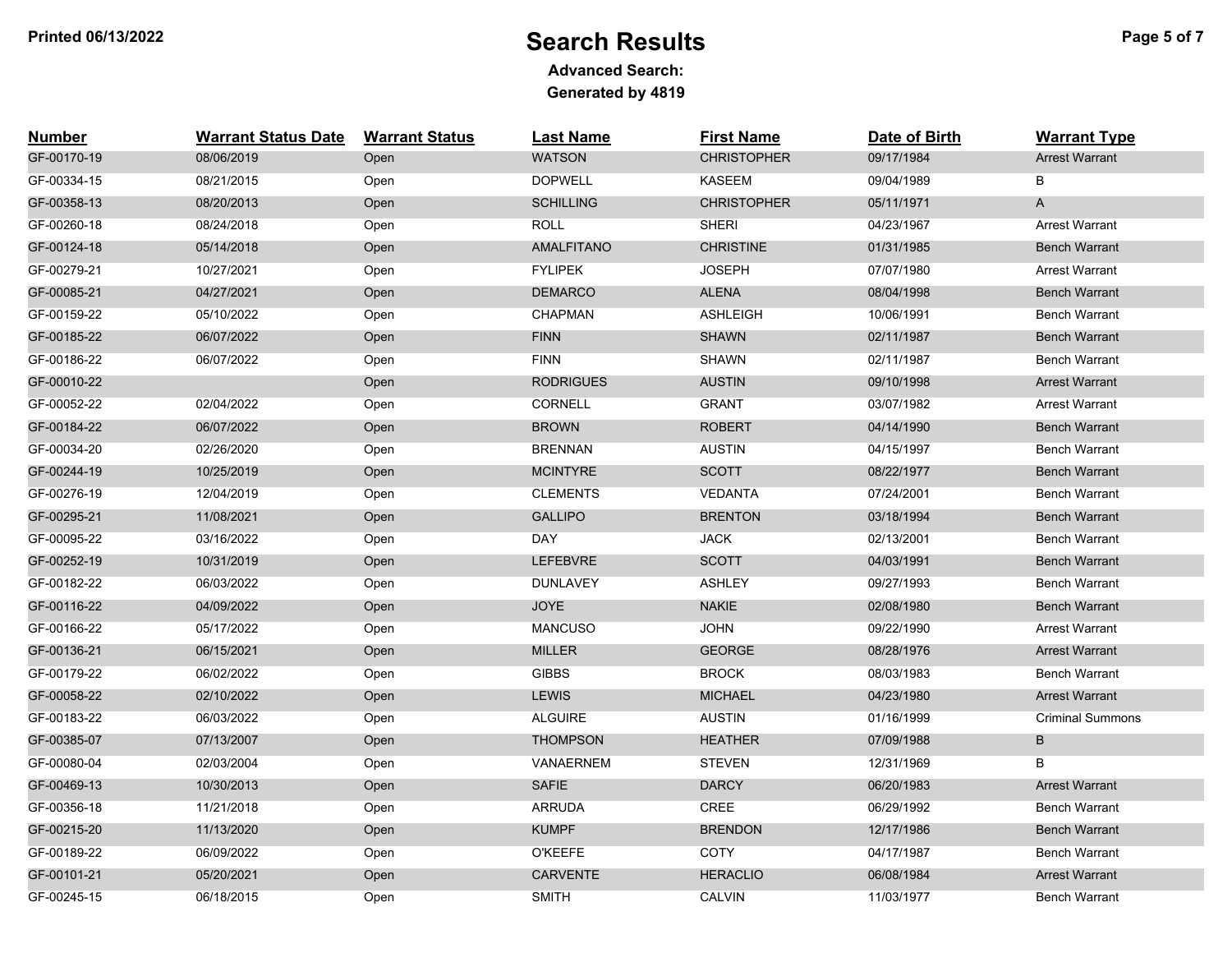## **Printed 06/13/2022** Proposed Page 6 of 7

| <b>Number</b> | <b>Warrant Status Date</b> | <b>Warrant Status</b> | <b>Last Name</b>  | <b>First Name</b> | Date of Birth | <b>Warrant Type</b>   |
|---------------|----------------------------|-----------------------|-------------------|-------------------|---------------|-----------------------|
| GF-00039-21   | 03/08/2021                 | Open                  | <b>SPARKS</b>     | <b>MARK</b>       | 05/26/1969    | <b>Arrest Warrant</b> |
| GF-00059-22   | 02/10/2022                 | Open                  | <b>LEWIS</b>      | <b>MICHAEL</b>    | 04/23/1980    | <b>Arrest Warrant</b> |
| GF-00115-22   | 04/06/2022                 | Open                  | <b>HARVEY</b>     | <b>TIMOTHY</b>    | 06/10/1985    | <b>Bench Warrant</b>  |
| GF-00178-22   | 06/02/2022                 | Open                  | <b>MAXWELL</b>    | <b>CHERRY</b>     | 10/18/1987    | <b>Bench Warrant</b>  |
| GF-00134-22   | 04/19/2022                 | Open                  | <b>BROWER</b>     | <b>MICHAEL</b>    | 07/04/1974    | <b>Bench Warrant</b>  |
| GF-00222-19   | 09/26/2019                 | Open                  | <b>HILL</b>       | <b>GARY</b>       | 08/17/1963    | <b>Arrest Warrant</b> |
| GF-00257-19   | 11/09/2019                 | Open                  | <b>TAVERAS</b>    | <b>EDWIN</b>      | 01/13/1983    | <b>Arrest Warrant</b> |
| GF-00230-21   | 09/08/2021                 | Open                  | <b>HOLCOMB</b>    | <b>MARK</b>       | 03/23/1987    | Bench Warrant         |
| GF-00181-22   | 06/02/2022                 | Open                  | <b>LEWIS</b>      | <b>MICHAEL</b>    | 04/23/1980    | <b>Arrest Warrant</b> |
| GF-00157-22   | 05/10/2022                 | Open                  | <b>THORNTON</b>   | <b>STANLEY</b>    | 12/24/1986    | <b>Arrest Warrant</b> |
| GF-00414-12   | 10/03/2012                 | Open                  | <b>RAMOS</b>      | <b>HERMAN</b>     | 05/20/1964    | A                     |
| GF-00009-18   | 01/05/2018                 | Open                  | <b>BERLIN</b>     | <b>MORGAN</b>     | 08/07/1986    | Α                     |
| GF-00208-19   | 09/10/2019                 | Open                  | <b>LEMILY</b>     | <b>JOHN</b>       | 05/30/1950    | <b>Bench Warrant</b>  |
| GF-00230-19   | 10/04/2019                 | Open                  | LADD              | <b>ALEXANDER</b>  | 03/26/1995    | <b>Arrest Warrant</b> |
| GF-00276-21   |                            | Open                  | <b>WILLIAMS</b>   | <b>JARVIER</b>    | 11/17/1992    | <b>Arrest Warrant</b> |
| GF-00080-22   | 03/03/2022                 | Open                  | CAPONE            | <b>RICHARD</b>    | 09/06/1982    | <b>Bench Warrant</b>  |
| GF-00294-21   | 11/08/2021                 | Open                  | <b>TORRES</b>     | <b>DONALD</b>     | 08/04/1972    | <b>Arrest Warrant</b> |
| GF-00397-15   | 10/06/2015                 | Open                  | <b>CREEDEN</b>    | <b>BRANDAN</b>    | 05/13/1988    | B                     |
| GF-00131-20   | 08/21/2020                 | Open                  | <b>BURNS</b>      | <b>CHARLES</b>    | 04/26/1969    | <b>Bench Warrant</b>  |
| GF-00313-18   | 10/12/2018                 | Open                  | LADD              | <b>CODY</b>       | 11/07/1987    | <b>Arrest Warrant</b> |
| GF-00044-21   | 03/09/2021                 | Open                  | <b>RAY</b>        | <b>JOSEPH</b>     | 08/21/1963    | <b>Arrest Warrant</b> |
| GF-00121-22   | 04/15/2022                 | Open                  | <b>HITCHCOCK</b>  | <b>DANIEL</b>     | 08/13/1971    | <b>Bench Warrant</b>  |
| GF-00180-14   | 05/14/2014                 | <b>OPEN</b>           | <b>SKINNER</b>    | <b>DIANE</b>      | 03/21/1958    | $\sf B$               |
| GF-00055-12   | 02/02/2012                 | <b>OPEN</b>           | ORTIZ             | <b>JOSE</b>       | 04/30/1978    | В                     |
| GF-00443-12   | 10/26/2012                 | <b>OPEN</b>           | <b>KELLEY</b>     | <b>ALICIA</b>     | 12/22/1975    | $\sf B$               |
| GF-00550-12   | 12/21/2012                 | <b>OPEN</b>           | <b>OBRIEN</b>     | <b>JASON</b>      | 09/18/1983    | A                     |
| GF-00155-13   | 04/12/2013                 | <b>OPEN</b>           | <b>REMON</b>      | <b>COREY</b>      | 08/07/1979    | B                     |
| GF-00411-07   | 07/30/2007                 | <b>OPEN</b>           | <b>SULLIVAN</b>   | <b>JASON</b>      | 12/22/1972    | B                     |
| GF-00165-13   | 04/26/2013                 | <b>OPEN</b>           | <b>ALAGO</b>      | <b>ALEXANDER</b>  | 05/28/1983    | $\mathsf A$           |
| GF-00481-13   | 11/02/2013                 | <b>OPEN</b>           | <b>CUNNINGHAM</b> | <b>KEVIN</b>      | 02/28/1978    | A                     |
| GF-00406-15   | 10/15/2015                 | <b>OPEN</b>           | <b>HOLCOMB</b>    | <b>HEATHER</b>    | 11/09/1982    | B                     |
| GF-00149-07   | 03/19/2007                 | O                     | <b>JOHNSON</b>    | <b>MACEO</b>      | 05/02/1972    | A                     |
| GF-00411-09   | 08/12/2009                 | $\circ$               | <b>PEARCE</b>     | <b>WILLIAM</b>    | 04/16/1976    | $\sf B$               |
| GF-00129-12   | 03/25/2012                 | <b>OPEN</b>           | <b>MCNALLY</b>    | <b>PETER</b>      | 10/02/1959    | C                     |